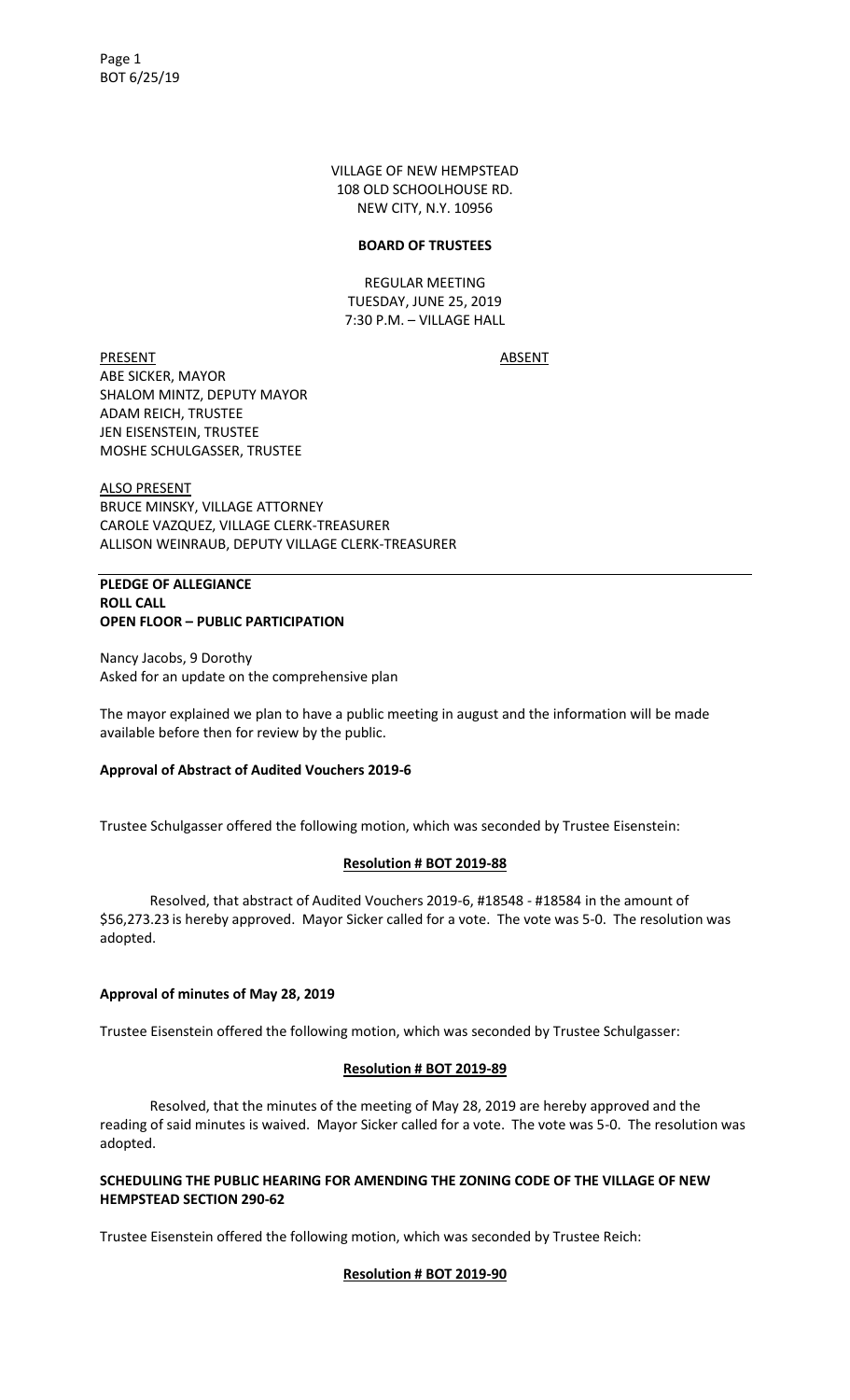Resolved, that the public hearing on amending section 290-62 of the Village of New Hempstead Zoning Code pertaining to parking and loading requirements is hereby scheduled for July 23, 2019. Mayor Sicker called for a vote. The vote was 5-0. The resolution was adopted.

#### **SCHEDULING THE AUGUST BOARD OF TRUSTEES MEETING.**

August 20, 2019 instead of August 27, 2019.

Deputy Mayor Mintz offered the following motion, which was seconded by Trustee Schulgasser:

#### **Resolution # BOT 2019-91**

Resolved, that the Village Board of the Village of New Hempstead hereby schedules the August Board of Trustees meeting to August 20, 2019 at 7:30pm. Mayor Sicker called for a vote. The vote was 5-0. The resolution was adopted.

#### **RESOLUTION AUTHORIZING THE MAYOR TO SIGN THE AGREEMENT APPROVING THE REPAIR OF THE DRAINAGE PIPE ON RODMAN PLACE**

Mayor Sicker explained about the repairs needed for Rodman Place. Initially the cost was going to be about \$100,000.00 but the village Engineer went out for bid for area he determined needed to be fixed. Based on the bids received the village has decided to use the proposal submitted by Innovative Excavating LTD. costing \$9,040 with the possibility of an additional \$880.00.

Trustee Eisenstein offered the following motion, which was seconded by Deputy Mayor Mintz:

#### **Resolution # BOT 2019-92**

Resolved, that the village board of the Village of New Hempstead hereby authorizes the Mayor to sign the agreement approving the repair of the drainage pipe On Rodman Place with Innovative excavating LTD for the cost of \$9,040.00 with a potential add on of \$880. Mayor Sicker called for a vote. The vote was 5-0. The resolution was adopted

#### **BIDDING FOR WORK BEING DONE ON UNION RD FROM NAOMI LN TO BRICK CHURCH RD.**

Mayor Sicker stated we received one bid in the amount of about \$232,000 our budget for this project was not to exceed \$150,000. We are going to be filing for a grant for this work to cover about %50 of it. Notices will go out to residence to inform them that the Village will revisit this project during the next bidding season.

#### **RESOLUTION AMENDING THE VILLAGE OF NEW HEMPSTEAD FEE SCHEDULE TO INCLUDE:**

\$400.00 BOT APPEARANCE FEE: for an applicant that wants to be calendared as an agenda item at a Board of Trustees Meeting to discuss anything not determined by the fee Schedule. **Adjourned to July 23, 2019**

#### \$5.00 GARAGE SALE FEE Right now the fee is \$2 we are looking to increase the fee to \$5 as a processing fee.

Deputy Mayor Mintz offered the following motion, which was seconded by Trustee Eisenstein:

#### **Resolution # BOT 2019-93**

Resolved, that the village board of the Village of New Hempstead hereby approves the increase in the Garage fee to \$5 to be included in the Village of New Hempstead Fee Schedule. Mayor Sicker called for a vote. The vote was 5-0. The resolution was adopted

\$25.00 BURN PERMIT FEE Right now we don't charge because initially it was just paperwork but now the fire inspector goes out to make sure it's safe.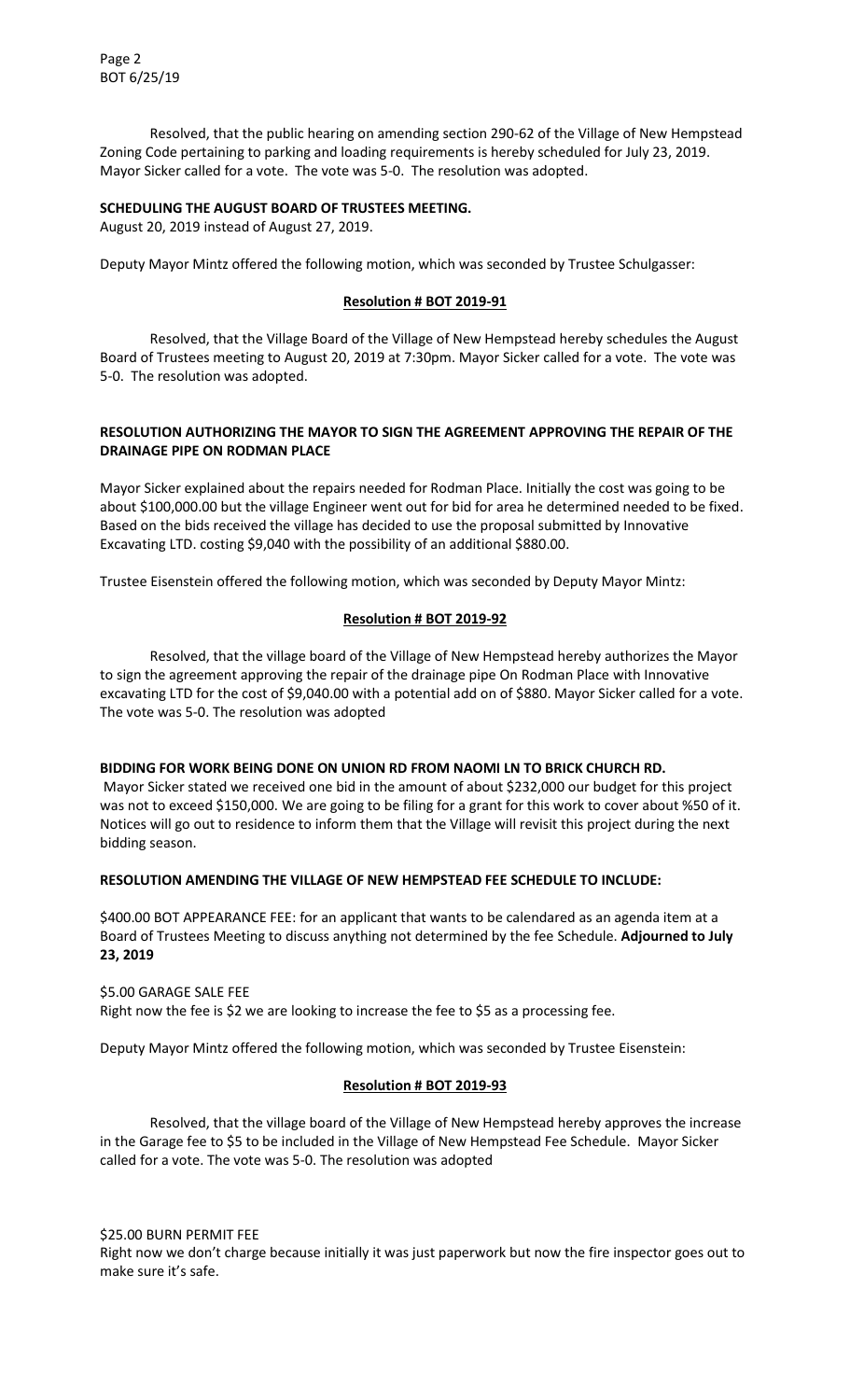Deputy Mayor Mintz offered the following motion, which was seconded by Trustee Reich:

#### **Resolution # BOT 2019-94**

Resolved, that the village board of the Village of New Hempstead hereby approves the addition of \$25.00 for a Burn Permit to be included in the Village of New Hempstead Fee Schedule. Mayor Sicker called for a vote. The vote was 5-0. The resolution was adopted

#### **RESOLUTION APPROVING THE REDUCTION IN THE LETTER OF CREDIT FOR CAMBRIDGE HEIGHTS**

Mayor sicker stated the Village Engineer has determined a reduction in the letter of credit for Cambridge Heights is warranted.

Trustee Eisenstein offered the following motion, which was seconded by Trustee Schulgasser:

#### **Resolution # BOT 2019-95**

Resolved, that the village board of the Village of New Hempstead hereby approves the reduction in letter of credit for Cambridge heights. Mayor Sicker called for a vote. The vote was 5-0. The resolution was adopted

## **CONTINUATION OF THE PUBLIC HEARING FOR THE APPLICATION OF CONGREGATION TEFILA LEMOSHE,35 BROCKTON ROAD, NEW HEMPSTEAD, NY FOR A PLACE OF ASSEMBLY**

Joseph Churgin, Attorney Representing 35 Brockton

The applicant is here to respond the RC Planning Departments letter dated May 28, 2019 that said there was a condition imposed in 2000 that was not addressed in the way the building is being currently used. I believe it has been resolved in our application. The issue is that the zoning board issued a variance put a condition that the two car garage remain a two car garage forever.

Mayor Sicker stated a work permit is required for any modifications done that are not shown on the plans, such as the bathroom, and to close in the garage. Everything must be code compliant. The seating plan submitted is not sufficient. As a condition and state regulation the applicant must provide plans that show an accurate seating chart showing chairs. A traffic study will be done to determine if noparking signs are necessary and if the village engineer deems then necessary they will go up on one side of the street.

Items overriding from the RC Comments Item #1 is not relevant because we are not discussing the Mikvah. Item #2 will be addressed when the applicant goes to ZBA for approvals. Item #3 the applicant has complied

Trustee Reich offered the following motion, which was seconded by Trustee Schulgasser:

## **Resolution # BOT 2019-96**

Resolved, that the village board of the Village of New Hempstead hereby overrides comments #1 #2 and #3 from the Rockland County Planning Departments letter dated May 28, 2019 Mayor Sicker called for a vote. The vote was 5-0. The resolution was adopted

Trustee Eisenstein offered the following motion, which was seconded by Deputy Mayor Mintz

#### **Resolution # BOT 2019-97**

Resolved, that the Public Hearing for Congregation Tefila Lemoshe 35 Brockton Road is hereby closed. Mayor Sicker called for a vote was 5-0. The resolution was adopted.

Deputy Mayor Mintz offered the following motion, which was seconded by Trustee Schulgasser:

#### **Resolution # BOT 2019-98**

Resolved, that the village board of the Village of New Hempstead hereby approves the Special Use permit subject to the conditions upon 1) the Applicant must go to the Zoning Board to ask for